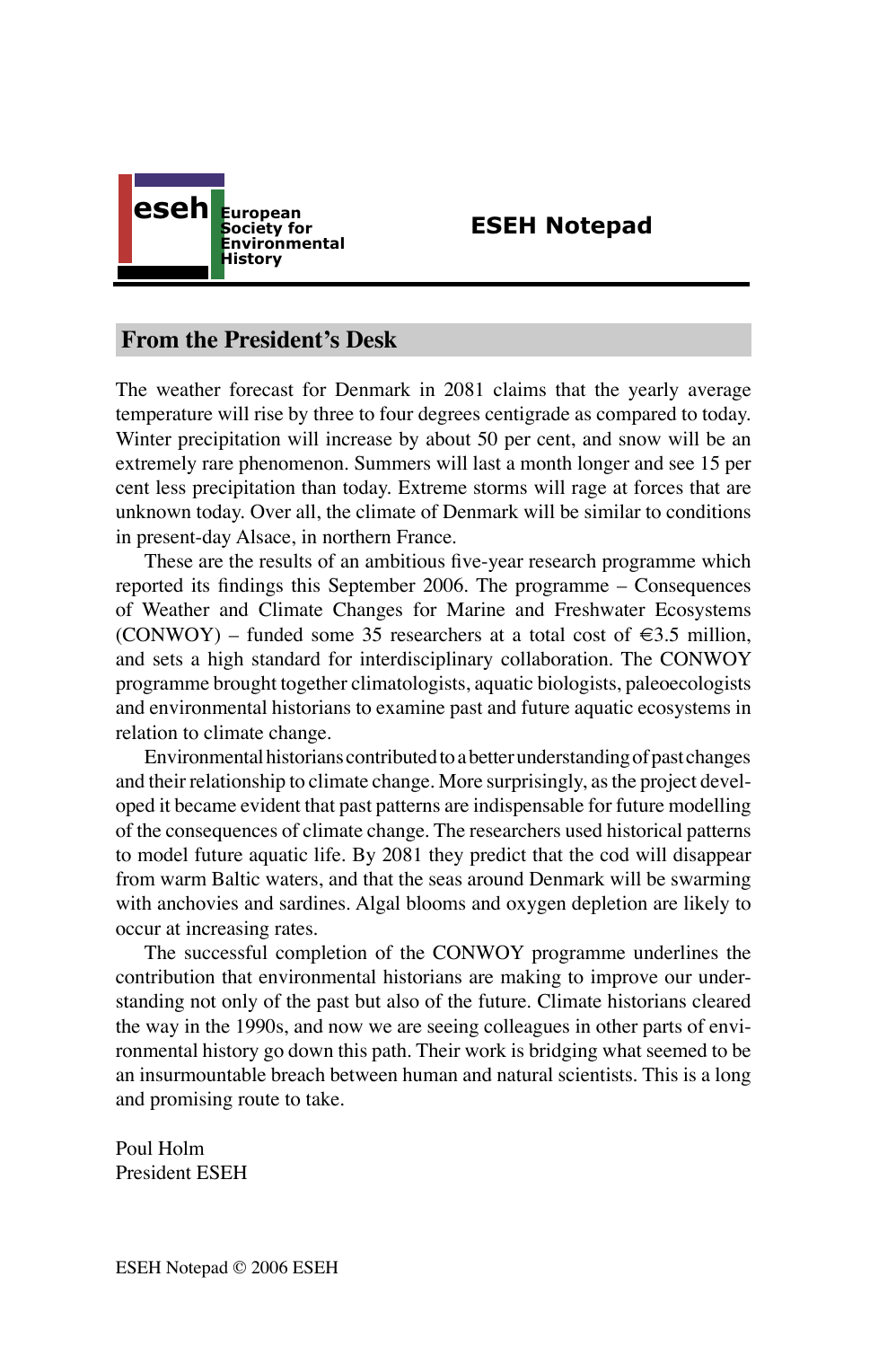# **Report from the Executive Board meeting, Amsterdam, 29 June 2006**

The meeting was hosted by the Local Organising Committee of the ESEH International Conference Amsterdam 2007, chaired by Petra van Dam. The meeting agenda, which demonstrates the main activities of the ESEH, is given below. In Amsterdam the Scientific Committee of the conference finalised the evaluation and selection procedure, the preliminary results of which had previously been disseminated.

- 1. Opening of the meeting by the President.
- 2. ESEH international conference Amsterdam 2007. Keynote speaker selection.
- 3. ICE-HO international conference 2009.
- 4. ESEH response to the founding of the Association of South Asian Environmental Historians.
- 5. Society budget.
- 6. The system of regional representatives.
- 7. Travel funding for the ESEH board.
- 8. Commission on education.
- 9. Web site and a report on how it is working and a discussion of what needs to be improved, changed etc.
- 10. Membership directory at the web site.
- 11. Update on the on-going bibliography project.
- 12. The ESEH Award for Outstanding Achievement.
- 13. Report on the SOLCHA conference in Carmona.
- 14. The next election procedure.
- 15. Close of meeting by the Chair.

## **European Society for Environmental History**

#### **Executive Board**:

President: **Poul Holm**, *Roskilde University* Vice-President: **Mauro Agnoletti**, *University of Florence* Vice-President: **Jan Oosthoek**, *University of Newcastle upon Tyne* Secretary: **Lenka Uhlířová**, *CENIA, Czech Environmental Information Agency*

Treasurer: **Ulrich Koppitz**, *University of Düsseldorf*

### **Ex officio**:

**Petra van Dam**, *Free University Amsterdam*